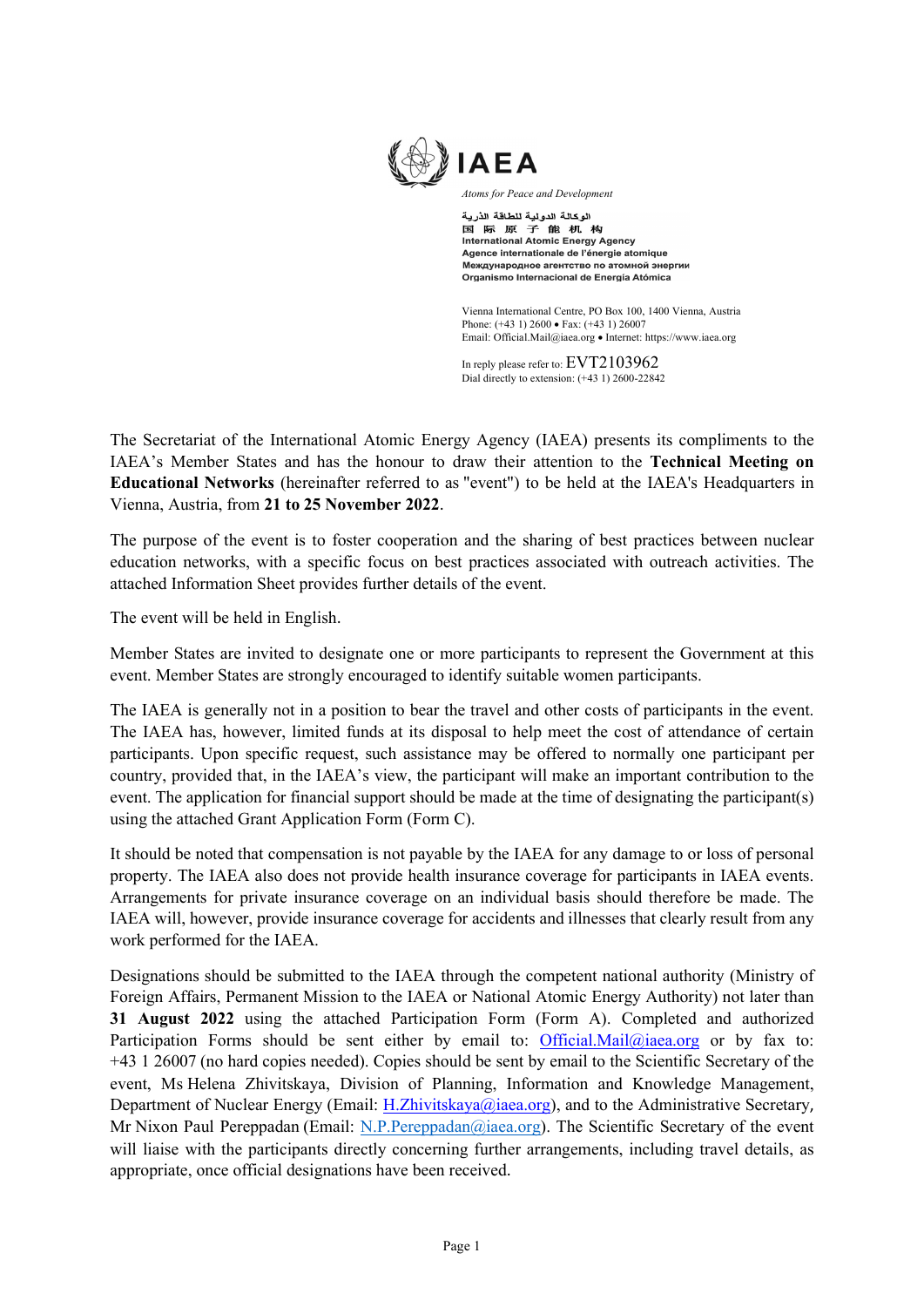Should Governments wish, in addition, to appoint one or more observers to assist and advise the designated participants, they are kindly requested to inform the IAEA of the names and contact details of any such observers by the above date. In accordance with the established rules, Governments are expected to bear the cost of attendance of any observers they may send to IAEA events. Compensation is not payable by the IAEA for any damage to or loss of observers' personal property or for illness, injury or death occurring while travelling to or in connection with their attendance at IAEA events.

The Secretariat of the International Atomic Energy Agency avails itself of this opportunity to renew to the IAEA's Member States the assurances of its highest consideration.



2021-12-23

Enclosures: Information Sheet Participation Form (Form A) Grant Application Form (Form C)